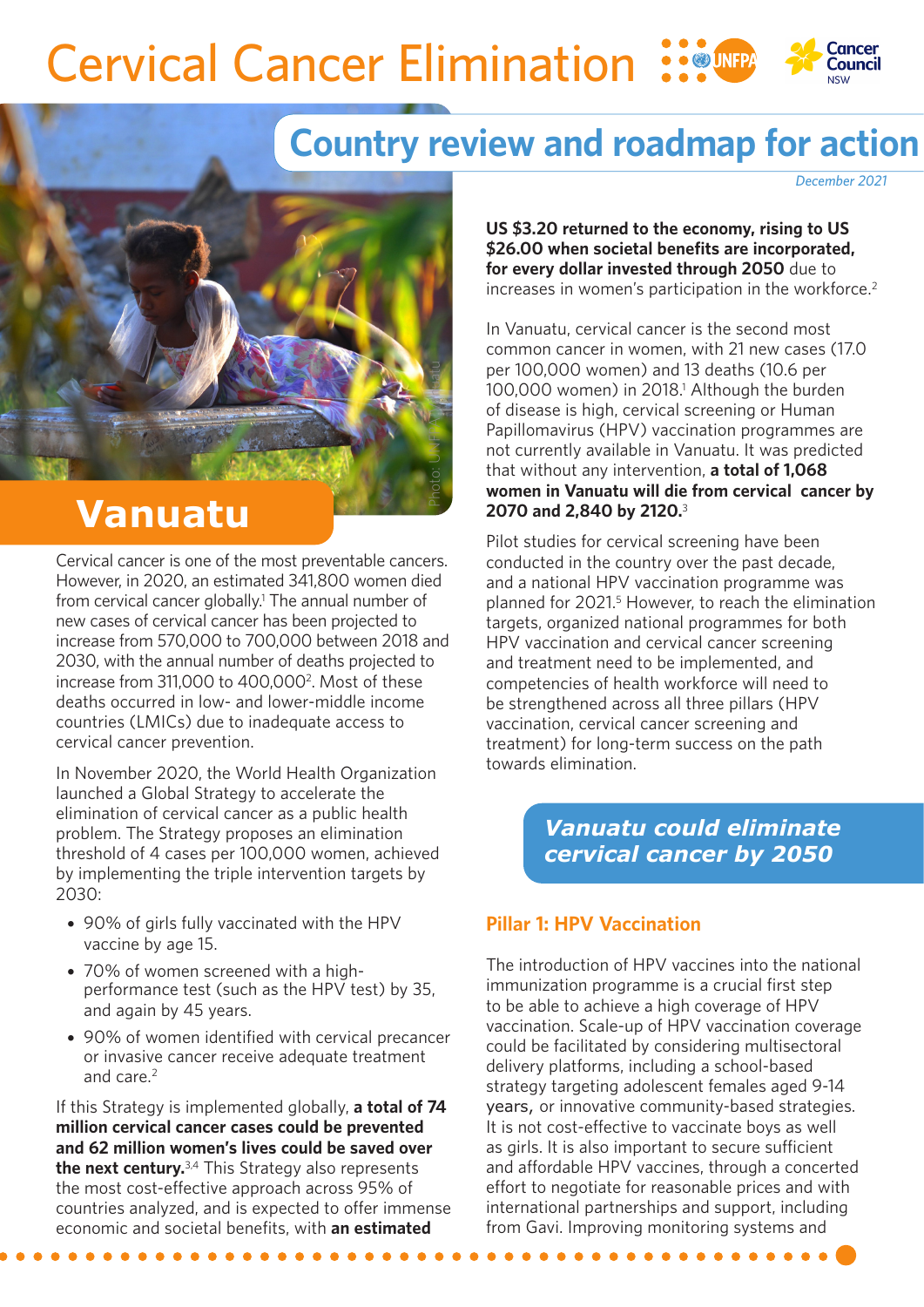implementing vaccination registers are critical for ensuring that high coverage is met. Educating the community on the importance of HPV vaccination to prevent cervical cancer and having strategies to deal with misinformation are also important for maintaining confidence in the programme.

### **Pillar 2: Cervical Cancer Screening**

Cervical cancer screening programmes represent the second pillar of the three-pronged Strategy. These screening programmes could be integrated with existing services such as primary care services, for instance by offering **HPV testing** at sexual health clinics, ante-natal care consultations, family planning consultations or women's health clinics. Integrating cervical cancer screening with facilities that offer services for HIV control should be considered to ensure women at high risk of cervical cancer have access to cervical cancer screening. This would minimize unnecessary referrals and reduce transport costs and waiting time for women. Understanding social and cultural barriers will help create an environment where women feel comfortable attending screening visits.

Screening scale-up should utilize clinically validated high sensitivity tests, and strengthening of laboratory services and quality assurance programmes will ensure the programme is effective. Implementing surveillance and monitoring systems are also critical for ensuring women are not lost to follow-up and for monitoring programme success nationally.

## **Pillar 3: Cervical Cancer Treatment**

Lastly, developing and implementing national cervical cancer management guidelines is essential to providing women with high quality cancer treatment and care.

The establishment of strong referral networks between all aspects of the cancer care spectrum is needed to ensure the timely management of patients and reduce loss-to-follow-up. Diagnosis, treatment, and monitoring of invasive cervical cancer will require high-quality pathology services and oncology services. Safe, effective, and timely surgery accompanied by supportive services such as anesthetic services and intensive care units are important for the treatment of early stage cancers.

## *If the three pillars of elimination are established, Vanuatu could avert over 2,400 deaths due to cervical cancer over the next century.*

Furthermore, expanding access to radiotherapy units and access to chemotherapy services, as well as palliative care services, is crucial.

Additionally, it is essential to provide information and education for women on the importance of cervical cancer screening, and potentially offering self-collection for HPV testing, or point-of-care HPV testing in rural areas, so that women who need precancer treatment can be treated in the same visit.

**The Elimination Implementation Checklist on the final page summarizes the steps that countries should take to ensure the three pillars for elimination are successfully implemented and maintained over the longer term.**

#### **Figure 1:**





The contribution of vaccination is calculated by comparing model outputs for vaccination versus status quo. The contribution of screening is calculated by comparing modelled outputs for vaccination and screening versus vaccination. The contribution of cancer treatment is calculated by comparing modelled outputs for vaccination, screening and cancer treatment versus vaccination and screening. Contributions of the pillars may not sum to total due to rounding.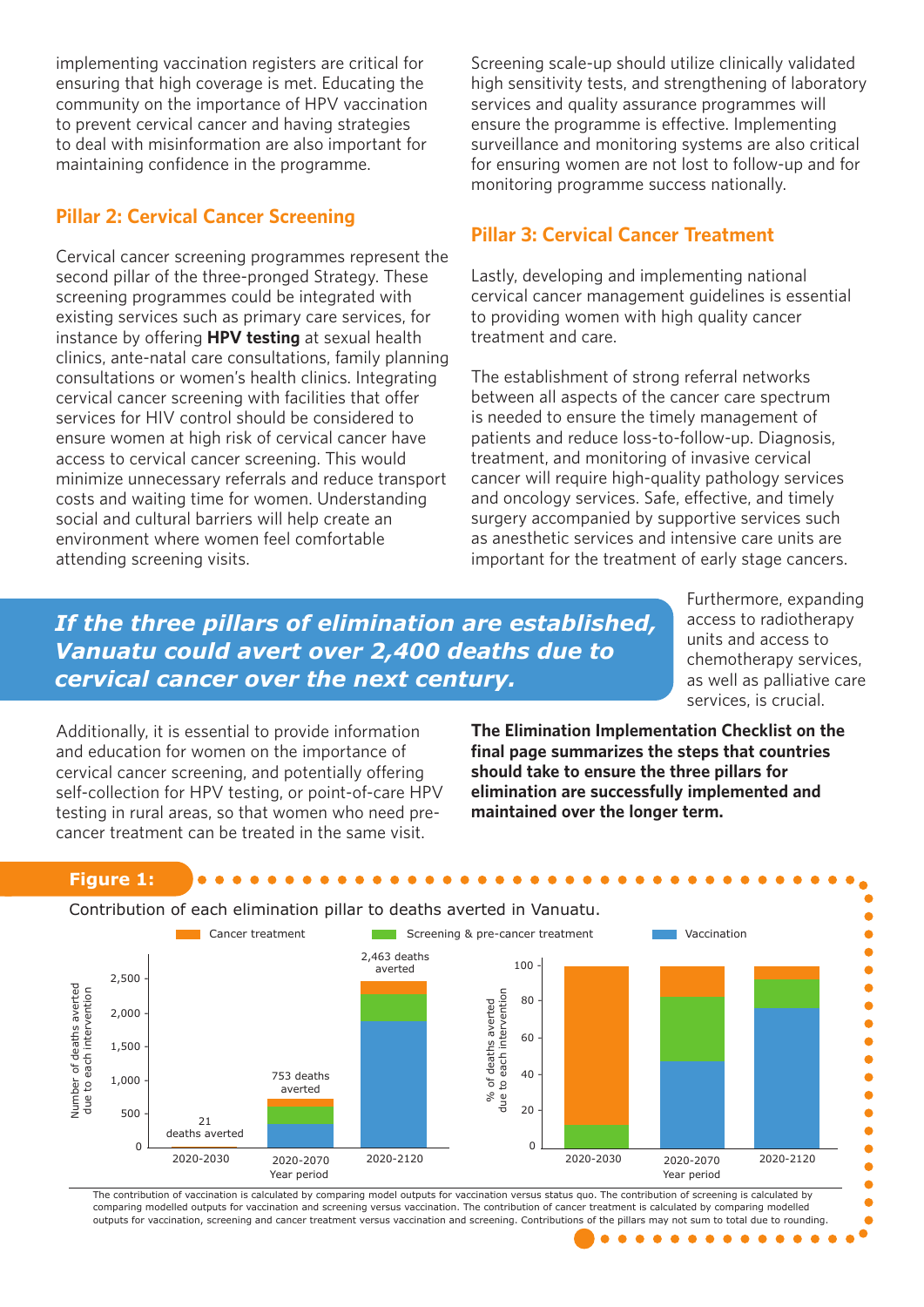#### **Table 1:**

**Cervical cancer deaths averted**, attributable to each pillar of the elimination strategy.

| Year      | <b>Vaccination</b> | Screening &<br>pre-cancer<br>treatment | Cancer<br>treatment | <b>Total</b> |
|-----------|--------------------|----------------------------------------|---------------------|--------------|
| 2020-2030 |                    |                                        | 18                  | 21           |
| 2020-2070 | 362                | 259                                    | 132                 | 753          |
| 2020-2120 | 1,889              | 398                                    | 176                 | 2,463        |

# **Prospects for Cervical Cancer Elimination in Vanuatu**

**Concerted action now across all three elimination pillars is critical. The timing of impacts will vary, but action now will have substantial long-term impacts.**

If all three elimination pillars are reached by 2030, a total of 21 cervical cancer deaths will be prevented by 2030, 753 deaths prevented by 2070 and 2,463 cervical cancer deaths by 2120 (Table 1).

Vanuatu could eliminate cervical cancer by 2050.

**The effects of HPV vaccination** will be seen after a few decades (Figure 1). HPV vaccination would have limited impact before 2030, but the results will be seen in subsequent decades: HPV vaccination could prevent nearly 362 cervical cancer deaths by 2070, and 1,889 cervical cancer deaths by 2120 (Table 1).

**The effects of cervical cancer screening and pre-cancer treatment** will be seen mainly in the mid-term, after 2030 (Figure 1). Cervical cancer screening would prevent an additional 3 cervical cancer deaths by 2030, 259 deaths by 2070 and 398 cervical cancer deaths by 2120 (Table 1).

**Cervical cancer treatment scale-up** will have immediate impacts on deaths averted (Figure 1). Scale-up of cancer treatment would prevent an additional 18 cervical cancer deaths by 2030, 132 deaths by 2070 and 176 cervical cancer deaths by 2120 (Table 1).

Vanuatu is at a crucial stage in its efforts to prevent and treat cervical cancer, and a concerted strategic plan to accelerate the elimination of cervical cancer needs to be developed and implemented. There will be many challenges along the way, including vaccine and screening test supply and delivery challenges, human resource capacity and the infrastructure challenges associated with scale-up of invasive cancer diagnostics, treatment, and supportive and palliative care services. However, the tools and technology are now available; research has shown that elimination strategies are costeffective and will prevent over 2,400 deaths over the next century. Both HPV vaccination and cervical cancer screening and treatment have been identified by WHO as best buys and are included in the list of national health plan recommendations by WHO. The elimination agenda is a component of the United Nations Global Strategy for Women's, Children's and Adolescent's Health.

Achieving cervical cancer elimination in Vanuatu will support several sustainable development goals (SDGs) and targets, including SDG 3 (good health and well-being), SDG 5 (gender equity) and SDG 10 (reducing inequalities). The implementation of HPV vaccination, cervical cancer screening and cancer treatment access will be facilitated by the full realization of universal health care in Vanuatu, and collaboration with other sectors for sharing knowledge, financial resources and expertise in achieving the SDG goals will be crucial. Cervical cancer elimination is within our reach and we urge all stakeholders to support this effort by investing in the comprehensive approach as a national priority.

#### **References**

- 1. GLOBOCAN 2020. Global Cancer Observatory: Cancer Today [Internet]. Lyon, France: International Agency for Research on Cancer; 2020 [cited 2021 December 17]. Available from: https://gco.iarc.fr/today.
- 
- 2. Global strategy to accelerate the elimination of cervical cancer as a public health<br>problem. Geneva: World Health Organization; 2020. Licence: CC BY-NC-SA 3.0 IGO.<br>3. Canfell K, Kim J J, Brisson M, et al. Mortality impa
- elimination targets: a comparative modelling analysis in 78 low-income and lower-middle-income countries. Lancet 2020;395:591-603. 4. Brisson M, Kim J J, Canfell K, et al. Impact of HPV vaccination and cervical screening
- on cervical cancer elimination: a comparative modelling analysis in 78 low-income and<br>lower-middle-income countries. Lancet 2020;395:575-90.<br>5. Allanson ER, Velanova V, Frazer IH, et al. An update on cervical cancer screen
- 
- 6. Introducing and scaling up testing for human papillomavirus as part of a comprehensive programme for prevention and control of cervical cancer: a Step-by-step guide. Geneva: World Health Organization, 2020. Licence: CC BY-NC-SA 3.0 IGO
- 7. World Health Organization. (2019) WHO guidelines for the use of thermal ablation for cervical pre-cancer lesions. https://apps.who.int/iris/handle/10665/329299. Licence: CC BY-NC-SA 3.0 IGO